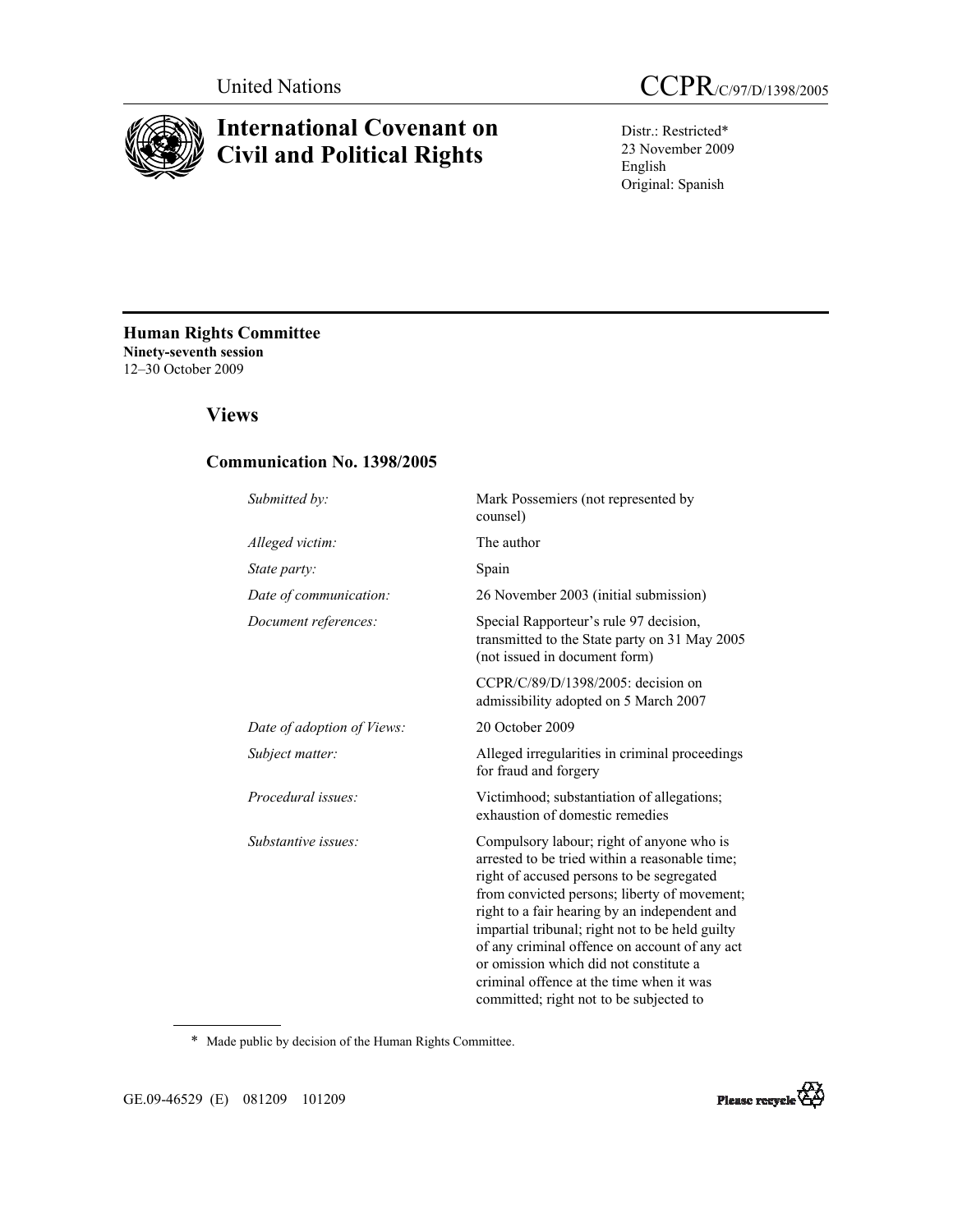|                                    | arbitrary interference with one's privacy or<br>family                                                                                           |
|------------------------------------|--------------------------------------------------------------------------------------------------------------------------------------------------|
| Articles of the Covenant:          | 8, para. 3; 9, para. 3; 10, para. 2 (a); 12; 14,<br>paras. 1 and 2; 14, para. 3 (a), (b), (c), (d), (f)<br>and (g); 15, para. 1; and 17, para. 1 |
| Articles of the Optional Protocol: | 1, 2 and 5, para. $2(b)$                                                                                                                         |

 On 20 October 2009 the Human Rights Committee adopted the annexed text as the Committee's Views under article 5, paragraph 4, of the Optional Protocol in respect of communication No. 1398/2005.

[Annex]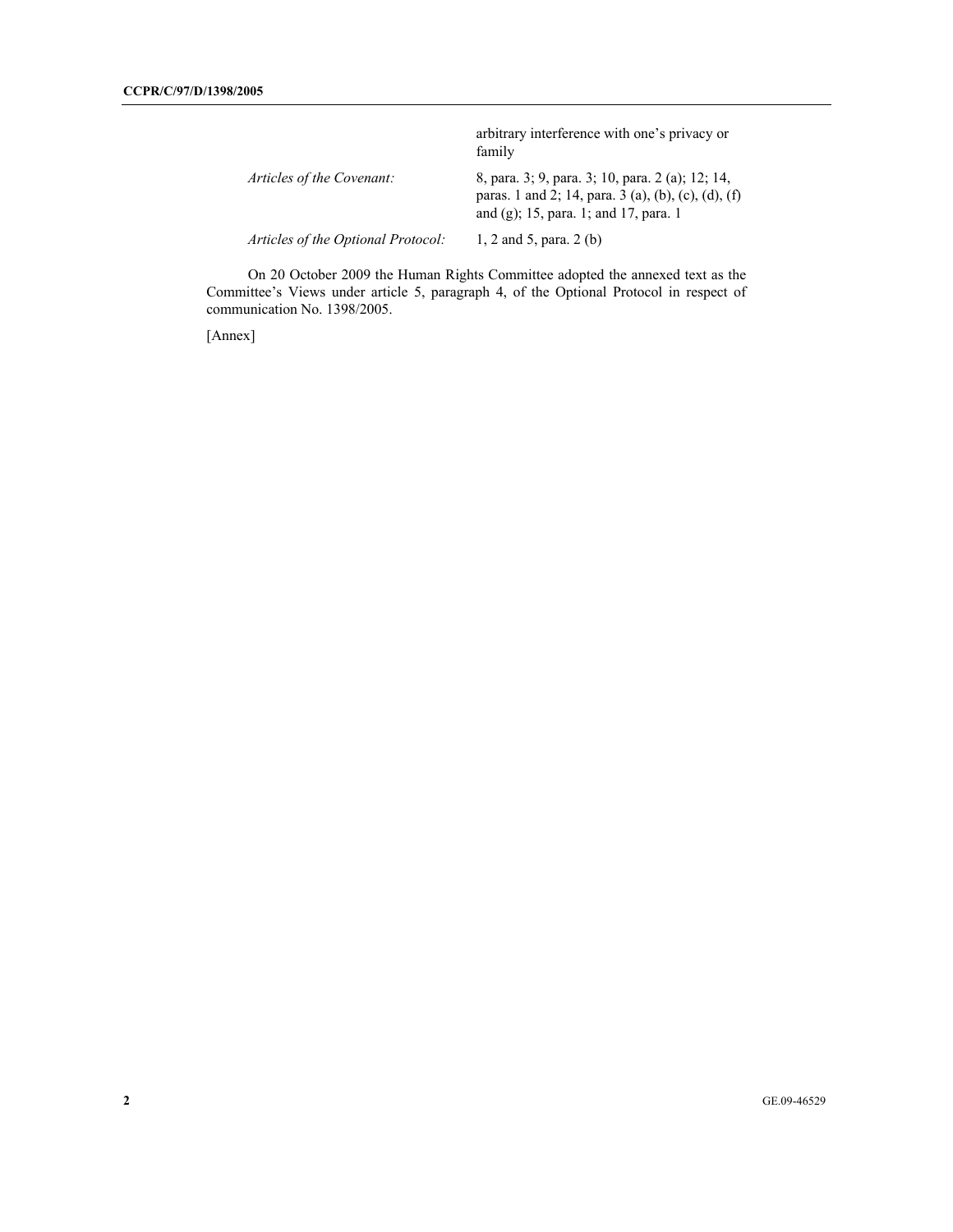## **Annex**

# **Views of the Human Rights Committee under article 5, paragraph 4, of the Optional Protocol to the International Covenant on Civil and Political Rights (ninety-seventh session)**

concerning

### **Communication No. 1398/2005**\*

| Submitted by:              | Mark Possemiers (not represented by<br>counsel) |
|----------------------------|-------------------------------------------------|
| Alleged victim:            | The author                                      |
| State party:               | Spain                                           |
| Date of communication:     | 26 November 2003 (initial submission)           |
| Decision on admissibility: | 5 March 2007                                    |

*The Human Rights Committee*, established under article 28 of the International Covenant on Civil and Political Rights,

*Meeting* on 20 October 2009,

*Having concluded* its consideration of communication No. 1398/2005, submitted to the Human Rights Committee by Mr. Mark Possemiers under the Optional Protocol to the International Covenant on Civil and Political Rights,

*Having taken into account* all written information made available to it by the author of the communication and the State party,

*Adopts* the following:

#### **Views under article 5, paragraph 4, of the Optional Protocol**

1.1 The author of the communication, dated 26 November 2003, is Mr. Mark Possemiers, a Belgian national born on 10 September 1953, who claims to be the victim of violations by Spain of articles 8, 9, 10, 12, 14, 15 and 17 of the Covenant. The Optional Protocol entered into force for the State party on 25 April 1985. The author is not represented by counsel.

<sup>\*</sup> The following members of the Committee participated in the examination of the present communication: Mr. Abdelfattah Amor, Mr. Lazhari Bouzid, Ms. Christine Chanet, Mr. Ahmad Amin Fathalla, Mr. Yuji Iwasawa, Ms. Helen Keller, Mr. Rajsoomer Lallah Ms. Zonke Zanele Majodina, Ms. Iulia Antoanella Motoc, Mr. Michael O'Flaherty, Mr. José Luis Pérez Sanchez-Cerro, Mr. Rafael Rivas Posada, Sir Nigel Rodley, Mr. Fabian Omar Salvioli, Mr. Krister Thelin and Ms. Ruth Wedgwood.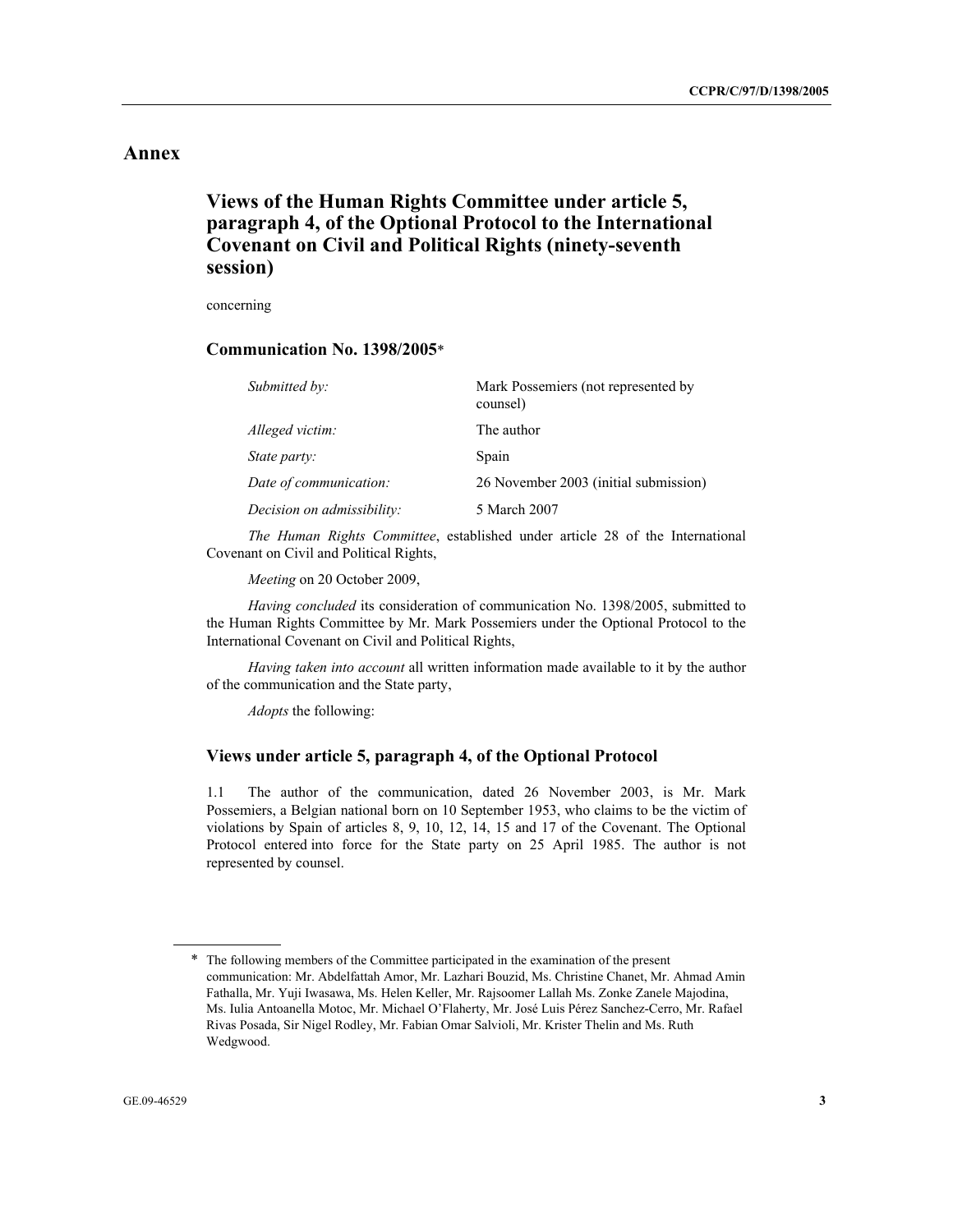1.2 On 2 February 2006, the Special Rapporteur on New Communications and Interim Measures decided that the admissibility of the communication should be considered separately from the merits.

#### **The facts as submitted by the author**

2.1 The author claims that his home was searched in 1995 under a court order for the seizure of a rubber stamp in connection with proceedings brought by an insurance company. The police carrying out the order seized data from a company belonging to him. He alleges that he was arrested and held incommunicado for three days, until a judge granted his release on bail. He claims he was not informed of the reason for his arrest.

2.2 In August 1997, the author answered a summons to appear in court in connection with the documentation seized from his home. He claims that he was assigned a lawyer with whom he was unable to speak before the hearing and that the judge had assumed that he did not need an interpreter. The judge, at the request of the public prosecutor, ordered his pretrial detention. The author maintains that he was not informed of the offence(s) for which he was detained.

2.3 The author states that he remained in pretrial detention until 15 September 1999 and was not informed of the reasons for his detention until one and one-half years after the fact. He alleges that he was forced to work while in prison and was kept in a cell with convicted offenders.

2.4 The author maintains that he was defended by an inexperienced court-appointed lawyer who did not defend him effectively. Furthermore, contact with his lawyer was restricted while he was in prison, since he was allowed a limited number of telephone calls (only one or two per week) and since personal contact was not permitted during visits. He maintains that the lawyer visited him only once.

2.5 The author states that the Madrid Provincial High Court in charge of his case rescinded the order to commence the oral proceedings and that he was never notified of the charges against him. He did not learn what the charges were until he was notified of the judgement handed down in his case.

2.6 On 12 February 2001, when he was in the Canary Islands, he received a telephone call in which he was told that he was to appear in court to attend oral proceedings on 14 February. In mid-May 2001, he was arrested on a warrant issued by the Provincial High Court and was held in Tenerife, Canary Islands, for one and one-half months. He was subsequently transferred to Madrid two days before the start of his trial. He was not able to speak with his lawyer until five minutes before the trial. The Provincial High Court would not allow him to defend himself, even though he had made a request in writing to that effect. Nor did he have an interpreter at the trial.

2.7 On 25 June 2001, he was sentenced to 42 months in prison by the Madrid Provincial High Court for fraud and for forgery of a public commercial document of an official nature.<sup>1</sup> The author was informed of his conviction on 13 July 2001. He claims that he lodged an appeal on 18 July 2001, within the legal deadline, but that the Court failed to rule on this appeal, and his conviction stood. In April 2002, he was released on parole (under supervision). He requested a copy of the appeal from the prison authorities but his requests were ignored.

<sup>&</sup>lt;sup>1</sup> According to the judgement, the offences were committed against the Public Treasury, the National Social Security Institute and the National Employment Institute.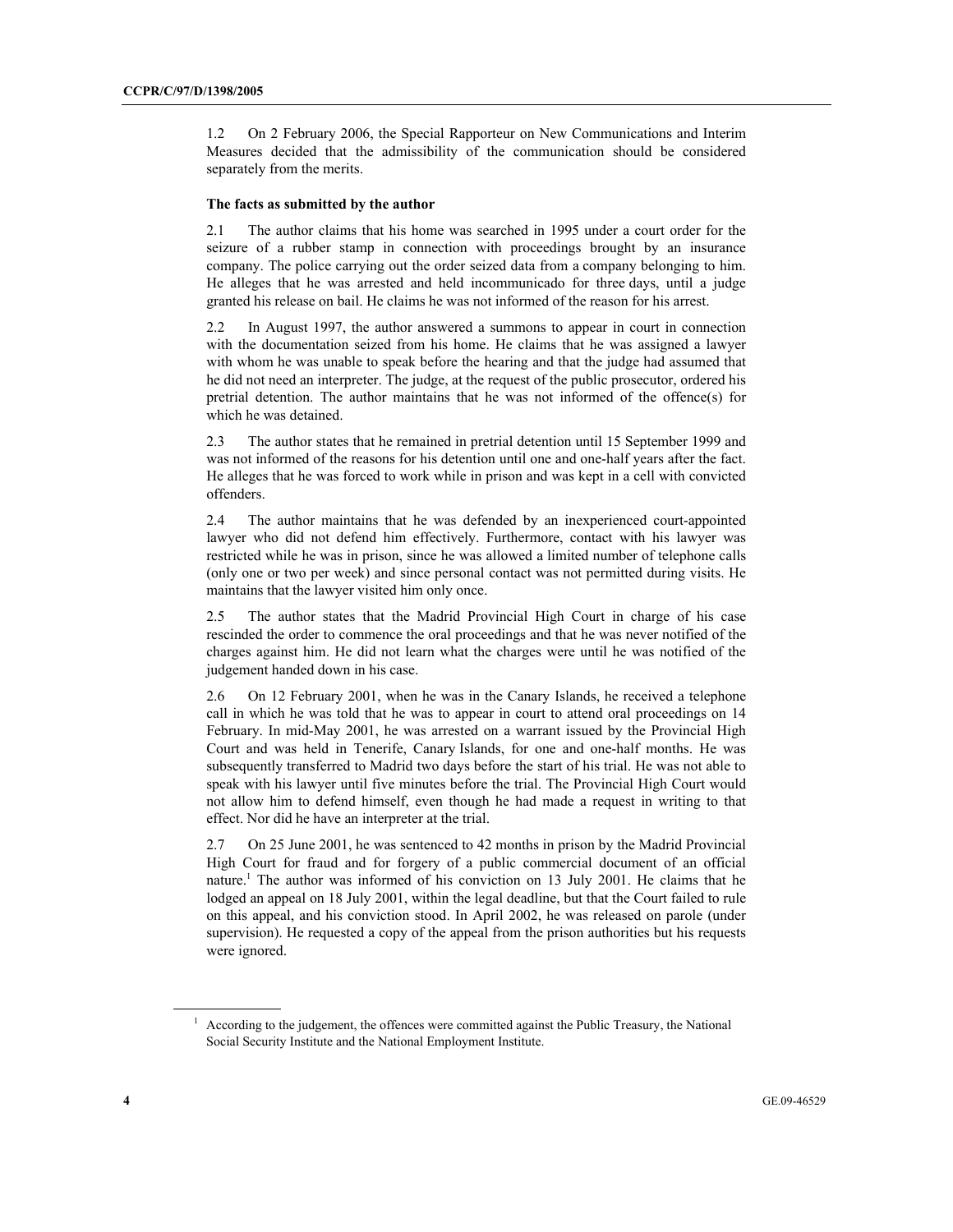2.8 The author maintains that he was found guilty on the basis of a 1996 amended version of the Criminal Code that was not in force at the time the acts of which he was accused were committed.

2.9 The author asserts that, even though he had been released on parole, the State party would not allow him to visit his children or his mother.

#### **The complaint**

3.1 The author alleges a violation of article 8, paragraph 3, of the Covenant on the grounds that he was forced to work while in pretrial detention.

3.2 The author also alleges a violation of article 9, paragraph 3, of the Covenant on the grounds that his pretrial detention was unduly extended beyond the time limit for such detention (i.e., one year, renewable for a further year) as provided for in articles 503 and 504 of the Criminal Procedures Act. According to the author, the Provincial High Court refused to release him on bail in July 1999, by which date the author had spent almost two years in pretrial detention, in order to justify the extension of his period of detention to the maximum permissible extent, as there was no other reason to prolong it. He also argues that the fact that he was held incommunicado for three consecutive days when his house was searched in 1995 was "without just cause".

3.3 The author also states that he was the victim of a violation of article 10, paragraph 2 (a), of the Covenant because he was held with convicted prisoners during his pretrial detention. Also, he was not allowed to see his children or mother, even though he had been released on parole, which constitutes a violation of article 12, paragraph 2, of the Covenant.

3.4 The author claims to have been the subject of violations of the following paragraphs of article 14:

 (a) Paragraph 1, on the grounds that the judges took into account his previous police and criminal record, even though he had been acquitted;

Paragraph 2, on the grounds that he was continually denied the possibility of release on bail, the court having decided in July 1999 that his deprivation of liberty was not excessive and that two years was the maximum period of pretrial detention established by law for offences carrying a sentence of less than six years;

 (c) Paragraph 3 (a), on the grounds that he was not informed of the charges against him. The first notification, 14 months after he was imprisoned, was rescinded, and the first time he learned of the charges was when he was informed that he had been found guilty;

 (d) Paragraph 3 (a), taken in conjunction with article 9, paragraph 2, of the Covenant, as he was not informed in detail of the charges against him at the time of his detention;

 (e) Paragraph 3 (b), on the grounds that he was not informed in advance of the date of his trial. He was notified of the summons on 12 February 2001, two days before the start of his trial. He was held in prison in Tenerife, Canary Islands, in 2001 for six weeks and was transferred to Madrid two days before the trial; he was not able to speak with his lawyer until five minutes before the trial began;

(f) Paragraph 3 (c), on the grounds that his trial lasted from 1995 to 2001;

 (g) Paragraph 3 (d), on the grounds that the court-appointed lawyer visited him only once and did not defend him properly. He alleges that the State pays  $E12$  to courtappointed lawyers for each prison visit, does not oversee the lawyers in any way and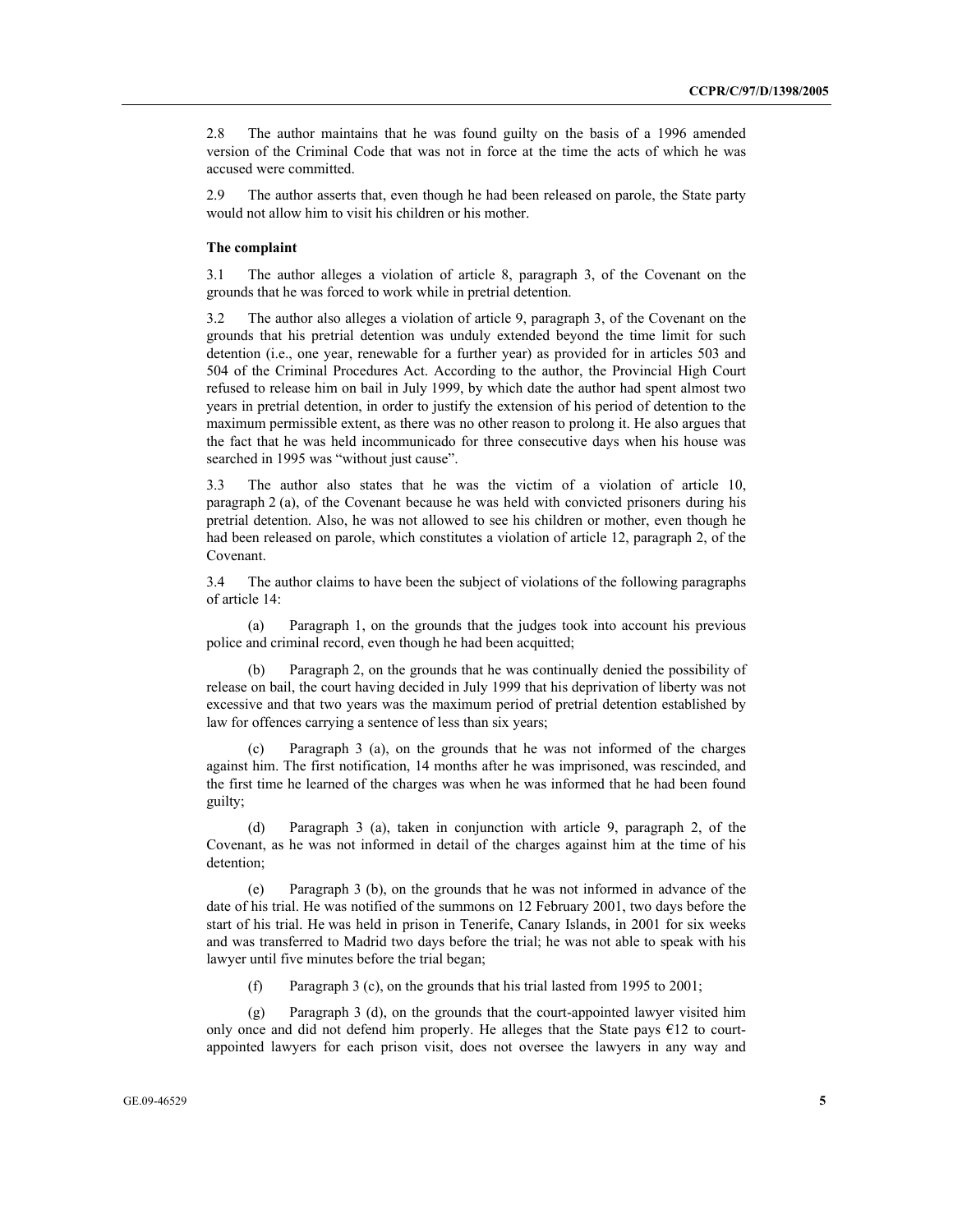assigns cases to inexperienced lawyers. In addition, he considers that this provision of the Covenant was also violated when the Provincial High Court refused to allow him to defend himself, even though he requested to be allowed to do so on several occasions;

Paragraph 3 (f), on the grounds that he did not have the assistance of an interpreter during the trial, even though he had requested such assistance in writing. In addition, the notification of his conviction was in Spanish, which seriously hampered his ability to appeal;

 (i) Paragraph 3 (g), on the grounds that he was pressured into declaring himself guilty by being promised that he would be released after three months if he confessed and threatened with a delay in the opening of his trial if he did not. In addition, he considers this provision to have been violated because a mortgage was cancelled without the beneficiary of the mortgage — an Irish company — being subpoenaed;

 (j) Paragraph 5, on the grounds that, although he lodged an appeal within the legal deadline of five days, the court failed to deal with his application and proceeded to enforce the judgement against him. In addition, the prison authorities denied him a copy of the appeal.

3.5 The author alleges a violation of article 15, paragraph 1, of the Covenant, as he was convicted on the basis of the new Criminal Code in respect of events which occurred before it entered into force. He points out that the new Criminal Code did away with a prison privilege established in the previous code, under which a prisoner needed to serve only half his sentence to be eligible for parole.

3.6 Finally, the author alleges a violation of article 17, paragraph 1, of the Covenant, on the grounds that the search of his home was illegal, as it was not confined to the terms set out in the search warrant.

#### **State party's observations on admissibility and the merits**

4.1 By notes verbales dated 2 August 2005 and 18 January 2006, the State party submitted its observations on the admissibility of the communication. It contends that the communication is inadmissible under articles 2 and 3 of the Optional Protocol because the author has not exhausted domestic remedies and because the communication constitutes an abuse of the right to submit communications. It maintains that the author should have submitted an appeal in cassation, in accordance with the procedure indicated in the judgement against him, and that he should also have submitted the corresponding application for amparo.

4.2 The State party adds that the guilty verdict handed down by the Madrid Provincial High Court gives a sufficiently clear picture of the general behaviour of the author, who makes a string of unjustified and unfounded allegations without providing any solid evidence or documentation in support of his complaints.

#### **Author's comments**

5.1 In his comments of 7 August 2006, the author indicates that he did lodge an appeal against his sentence and that he has still not been informed of the outcome of that appeal. He adds that an appeal in cassation can be submitted only once a decision has been taken on that appeal. He states that, in Spain, when an appeal is filed, both a lawyer and a solicitor (*procurador*) have to be appointed, which makes a mockery of the right to defend oneself. In addition, in a number of cases, the Spanish courts have refused to grant any form of compensation, and there is very little chance that an appeal will be allowed.

5.2 With regard to the exhaustion of domestic remedies, he argues that there was an excessive delay, since the proceedings started in 1995 and ended in 2001. He cites a ruling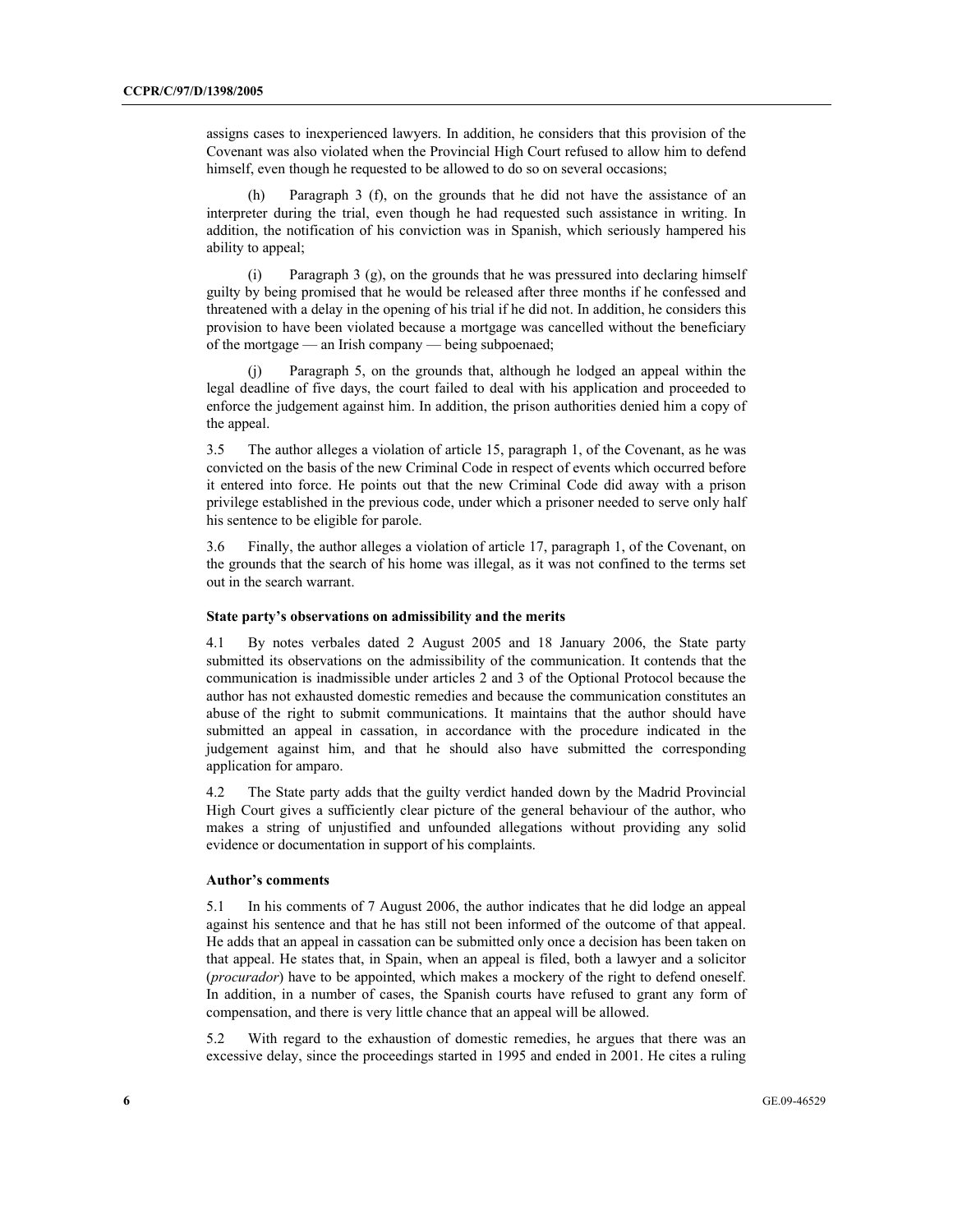by the European Court of Human Rights in which it acknowledged that a five-year delay was excessive.<sup>2</sup> In his case he has waited for 12 years and is not in a position to pay €12,000 for a lawyer and solicitor simply to see his case continue for another 10 or 12 years. The high cost of hiring a lawyer and solicitor makes the exhaustion of remedies impossible.

#### **The Committee's decision on admissibility**

6.1 The Committee examined the admissibility of the communication during its eightyninth session, held in March 2007. With regard to the complaints relating to article 14, paragraph 1, and article 15, paragraph 1, the Committee considered that the author had not explained how the events to which the complaints referred had affected him personally or had caused him specific harm. The Committee consequently decided that, under those  $circumstances$  and in accordance with its settled jurisprudence,<sup>3</sup> the author could not be considered a victim within the meaning of article 1 of the Optional Protocol in respect of the aforementioned complaints. It therefore found that this part of the communication was inadmissible under article 1 of the Optional Protocol.

6.2 With regard to the complaints relating to articles 8; 9; 10; 12; 14, paragraph 2; 14, paragraph 3 (a), (b), (d), (f) and (g); and 17 of the Covenant, the Committee noted that the author had provided no proof whatsoever to back up those allegations and considered that he had not substantiated his claims sufficiently for the purposes of admissibility. In conclusion, that part of the communication was inadmissible under article 2 of the Optional Protocol.

6.3 In relation to the author's complaint of an excessive delay in the criminal proceedings, which allegedly lasted from 1995 to 2001, in violation of article 14, paragraph 3 (c), the Committee took note of the State party's general argument concerning the nonexhaustion of domestic remedies. The Committee also observed that the author had provided no information about the appeals he claims to have attempted to lodge with the domestic courts in connection with his allegation. The Committee therefore considered that this part of the communication was inadmissible under article 5, paragraph 2 (b), of the Optional Protocol.

6.4 With respect to the claim relating to article 14, paragraph 5, the Committee also took note of the State party's argument that the author had not exhausted domestic remedies and that he should have submitted an appeal in cassation, which would have been the proper procedure for appealing the judgement of the Provincial High Court. The Committee also noted, however, that the State party had not contradicted the author's claim that he had lodged an appeal and that it had furnished no information on the existence of any second hearing in this case or on the legislation providing the basis for the procedure followed in respect of the author on this point. The Committee recalled its decisions in which it had found that a review in cassation was not a substitute for an appeal before a court of second instance,<sup>4</sup> although, in certain particular cases, an appeal in cassation might include a reconsideration of the trial court's decisions that was sufficient to meet the requirements of

<sup>2</sup> European Court of Human Rights, *Soto Sanchez v. Spain*, Application No. 66990/01. 3

See communications Nos. 1329/2004 and 1330/2004, *Pérez Munuera and Hernández Mateo v. Spain*, 25 July 2005, para. 6.3. 4

See the Committee's decisions in communications No. 701/1996, *Cesario Gómez Vázquez v. Spain*, Views adopted on 20 July 2000; No. 986/2001, *Semey v. Spain*, Views adopted on 30 July 2003; No. 1007/2001, *Sineiro Fernández v. Spain*, Views adopted on 7 August 2003; No. 1101/2002, *Alba Cabriada v. Spain*, Views adopted on 1 November 2004; and No. 1104/2002, *Martínez Fernández v. Spain*, Views adopted on 29 March 2005.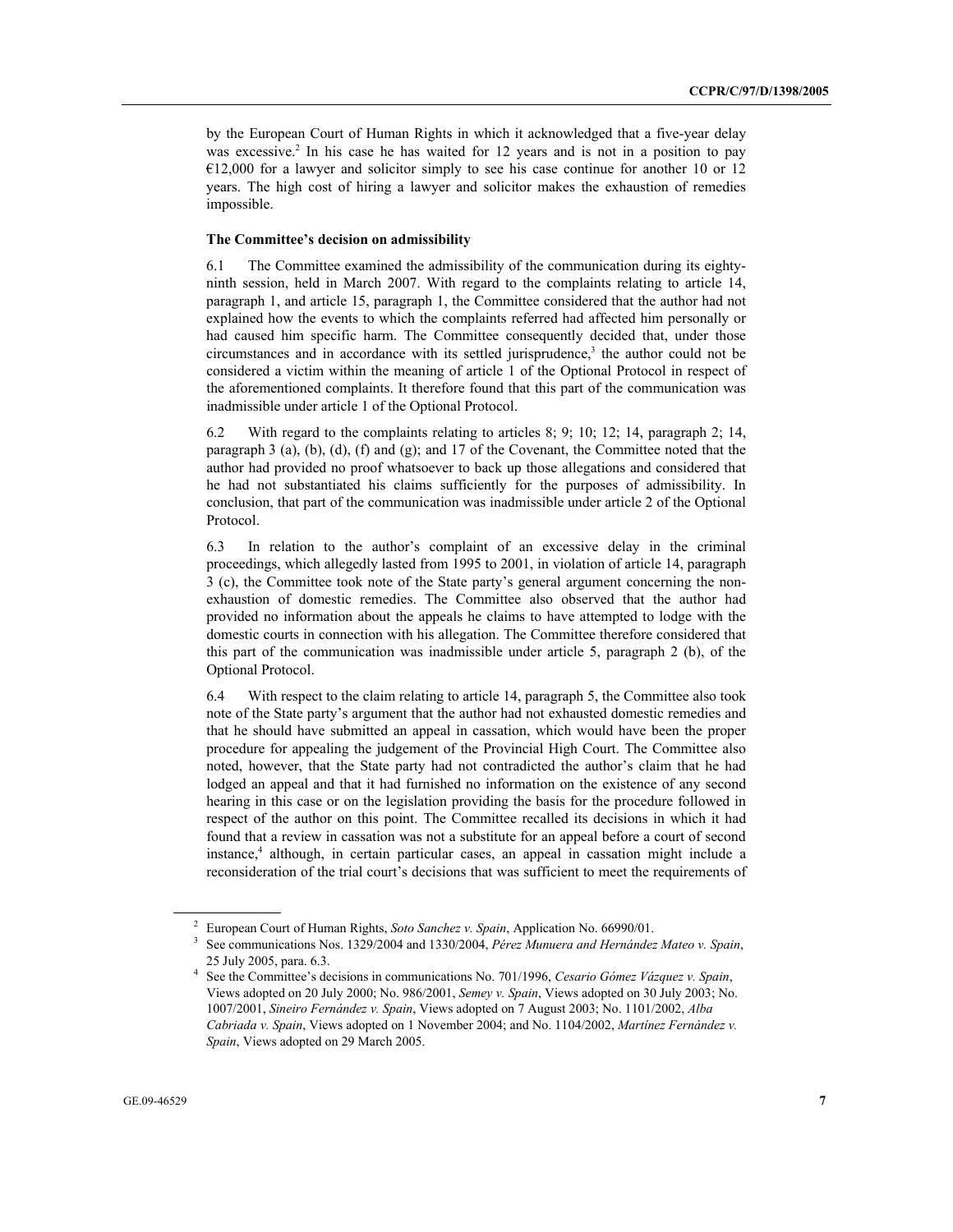the Covenant. The Committee therefore found that this part of the communication was admissible and should be examined on the merits.

#### **State party's observations on the merits**

7.1 On 17 October 2007 the State party submitted observations on the merits and declared that the Covenant had not been violated. It reiterated that the author had not exhausted domestic remedies, since he had not filed an appeal in cassation, which was the procedure indicated in the judgement against him,<sup>5</sup> or an application for amparo. The judgement of the Provincial High Court provided telling indications of the nature of the general behaviour of the author, who had made a string of unfounded allegations without providing any solid, documented evidence concerning the action he had taken to address the alleged violations of his rights.

7.2 The author offers the State party no proof that he filed any appeal against the judgement of the Provincial High Court. The fact that, in its observations on admissibility, the State party stated that none of the proper appeals available for exhausting domestic remedies had been used does not imply that the author had lodged inadmissible appeals. The author does not sufficiently substantiate his complaint, has not submitted any evidence to support his allegations and has not supplied any information about the remedies he allegedly sought in the domestic courts.

7.3 According to the State party, it is a clear abuse of the system of individual communications to use it for alleging violations which, by their very nature, leave a paper trail, without providing the slightest proof, thus placing on the State party the burden of challenging allegations concerning imaginary facts, documents or procedures. The State party cannot base its actions on speculation about the possible content of a review undertaken pursuant to an appeal of which there is no evidence and which, had it been brought, would necessarily have been rejected as inadmissible. Nor can it do so on the basis of suppositions about the scope of the review in an appeal in cassation when the author himself admits that he has sought no such remedy.

#### **Author's comments on the State party's submission**

8. On 14 September and 23 December 2008 the author informed the Committee that he had requested a copy of the appeals application that had been sent from Valdemoro Prison from the Directorate General of Prisons, the Ministry of Justice, the Ministry of the Interior and Valdemoro Prison, but had received no reply. On telephoning the Directorate General, he had been tersely informed that instructions had been given not to provide him with any information/copy. He adds that it would be very easy for the State to check the Valdemoro Prison records in order to determine that he did indeed send an appeals application.

#### **Consideration of the merits**

9.1 The Committee has considered the merits of the present communication in the light of all the information made available to it by the parties.

9.2 The author claims to have been the victim of a violation of article 14, paragraph 5, of the Covenant. He alleges that, although he lodged an appeal against the conviction handed down by the trial court, the court did not pursue it but instead proceeded to enforce the judgement. In its observations regarding the question of admissibility, the State party asserts that the author did not file an application for cassation or for amparo, but it makes

<sup>&</sup>lt;sup>5</sup> The conviction, a copy of which is to be found in the file, notes that the appropriate procedure for appealing it is an appeal in cassation.